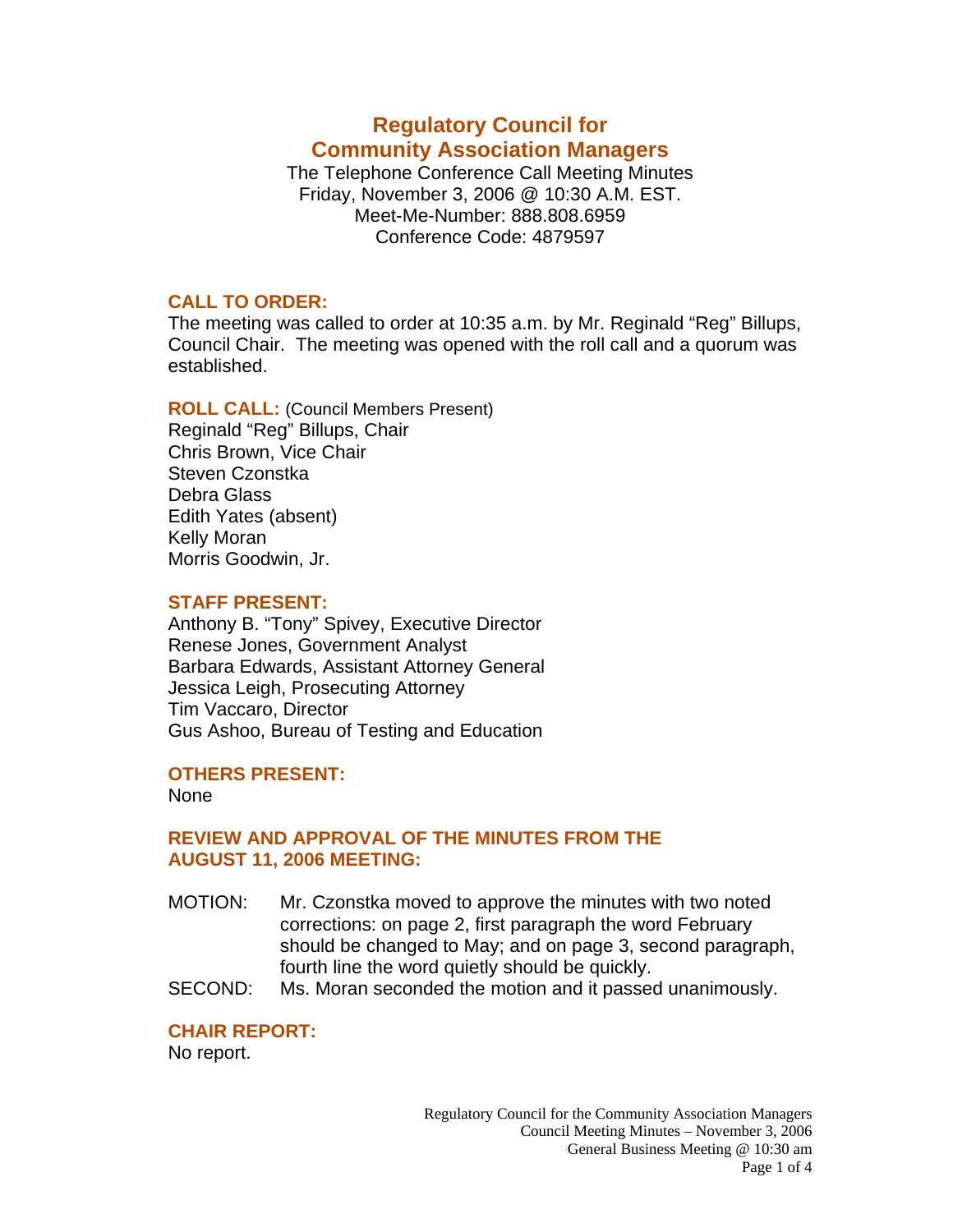## **COUNCIL COUNSEL REPORT:**

Rule 61-20.508 (6) F.A.C. Continuing Education Renewal Requirements

*(1)-(5) No Change* 

*(6) A licensee shall not be required to comply with the continuing education requirements prior to the licensee's first license renewal. Anyone licensed for more than 24 months at renewal time will be required to have complied with the CE requirements set forth in subsection (1), above, prior to renewal. More than 24 months, means 24 months plus 1 day. Licensees licensed for 24 months or less at renewal time are exempt from compliance with the CE requirements set forth in subsection (1 ), above, until the end of the next renewal cycle.*

#### *(7)-(8) No Change*

*AUTHORITY: Specific Authority [455.2123,](http://www.lexis.com/research/buttonTFLink?_m=2ae11875a46b130ef860aaa9d0302803&_xfercite=%3ccite%20cc%3d%22USA%22%3e%3c%21%5bCDATA%5b61-20.508%2c%20F.A.C.%5d%5d%3e%3c%2fcite%3e&_butType=4&_butStat=0&_butNum=3&_butInline=1&_butinfo=FLCODE%20455.2123&_fmtstr=FULL&docnum=1&_startdoc=1&wchp=dGLbVlb-zSkAA&_md5=e96a09bf15e1c46c53b6b5dd4ed56654) [468.4315\(2\),](http://www.lexis.com/research/buttonTFLink?_m=2ae11875a46b130ef860aaa9d0302803&_xfercite=%3ccite%20cc%3d%22USA%22%3e%3c%21%5bCDATA%5b61-20.508%2c%20F.A.C.%5d%5d%3e%3c%2fcite%3e&_butType=4&_butStat=0&_butNum=4&_butInline=1&_butinfo=FLCODE%20468.4315&_fmtstr=FULL&docnum=1&_startdoc=1&wchp=dGLbVlb-zSkAA&_md5=5229cd3fe66ed2b27ae567154765b8ac) [468.4336](http://www.lexis.com/research/buttonTFLink?_m=2ae11875a46b130ef860aaa9d0302803&_xfercite=%3ccite%20cc%3d%22USA%22%3e%3c%21%5bCDATA%5b61-20.508%2c%20F.A.C.%5d%5d%3e%3c%2fcite%3e&_butType=4&_butStat=0&_butNum=5&_butInline=1&_butinfo=FLCODE%20468.4336&_fmtstr=FULL&docnum=1&_startdoc=1&wchp=dGLbVlb-zSkAA&_md5=c20fdb57e6a0a6de7068d031daab72e0), [468.4337 FS.](http://www.lexis.com/research/buttonTFLink?_m=2ae11875a46b130ef860aaa9d0302803&_xfercite=%3ccite%20cc%3d%22USA%22%3e%3c%21%5bCDATA%5b61-20.508%2c%20F.A.C.%5d%5d%3e%3c%2fcite%3e&_butType=4&_butStat=0&_butNum=6&_butInline=1&_butinfo=FLCODE%20468.4337&_fmtstr=FULL&docnum=1&_startdoc=1&wchp=dGLbVlb-zSkAA&_md5=03d4aacb4f3888179566823668813f27) Law Implemented [455.2123,](http://www.lexis.com/research/buttonTFLink?_m=2ae11875a46b130ef860aaa9d0302803&_xfercite=%3ccite%20cc%3d%22USA%22%3e%3c%21%5bCDATA%5b61-20.508%2c%20F.A.C.%5d%5d%3e%3c%2fcite%3e&_butType=4&_butStat=0&_butNum=7&_butInline=1&_butinfo=FLCODE%20455.2123&_fmtstr=FULL&docnum=1&_startdoc=1&wchp=dGLbVlb-zSkAA&_md5=6051482db0382aa258cb7c3b6fe92f00) [455.2124,](http://www.lexis.com/research/buttonTFLink?_m=2ae11875a46b130ef860aaa9d0302803&_xfercite=%3ccite%20cc%3d%22USA%22%3e%3c%21%5bCDATA%5b61-20.508%2c%20F.A.C.%5d%5d%3e%3c%2fcite%3e&_butType=4&_butStat=0&_butNum=8&_butInline=1&_butinfo=FLCODE%20455.2124&_fmtstr=FULL&docnum=1&_startdoc=1&wchp=dGLbVlb-zSkAA&_md5=667009ffebd061615e5c6c8e63a5e2f2) [468.4336](http://www.lexis.com/research/buttonTFLink?_m=2ae11875a46b130ef860aaa9d0302803&_xfercite=%3ccite%20cc%3d%22USA%22%3e%3c%21%5bCDATA%5b61-20.508%2c%20F.A.C.%5d%5d%3e%3c%2fcite%3e&_butType=4&_butStat=0&_butNum=9&_butInline=1&_butinfo=FLCODE%20468.4336&_fmtstr=FULL&docnum=1&_startdoc=1&wchp=dGLbVlb-zSkAA&_md5=7a8e547cc621cb51e0b58feac3513329), [468.4337 FS.](http://www.lexis.com/research/buttonTFLink?_m=2ae11875a46b130ef860aaa9d0302803&_xfercite=%3ccite%20cc%3d%22USA%22%3e%3c%21%5bCDATA%5b61-20.508%2c%20F.A.C.%5d%5d%3e%3c%2fcite%3e&_butType=4&_butStat=0&_butNum=10&_butInline=1&_butinfo=FLCODE%20468.4337&_fmtstr=FULL&docnum=1&_startdoc=1&wchp=dGLbVlb-zSkAA&_md5=f1c0d7ec9879b646d4edfd127eda2ec7)*

#### *HISTORY*

*New 5-5-88, Amended 3-22-89, 2-5-91, 12-28-92, Formerly 7D-55.008, 61B-55.008, Amended 10-18- 99, 3-13-00, 2-21-01, 7-21-03, 4-25-05.*

MOTION: Mr. Brown moved to approve Rules 61-20.508(6) as drafted by Ms. Edwards to be move forward.

SECOND: Ms. Moran seconded the motion and it passed unanimously.

#### Rule 61-20.002 (5)(b)

Council requested Ms. Edwards to research the statutory requirements on inactive status and report back to the committee with her findings and a draft of Rule 61-20.002(5) (b) at the next meeting.

# **PROSECUTING ATTORNEY REPORT:**

Ms. Leigh stated that she provided them with a memorandum dated October 17, 2006 which contained all the CAM cases located in the legal section and she gave a verbal report as follows:

Status 30 – In Legal

The report showed that there were 13 cases reported;

Status 35 – Set for Probable Cause

The report showed that there was 1 case reported;

Status 40 – Awaiting Outside Action

The report showed that there was 1 case reported;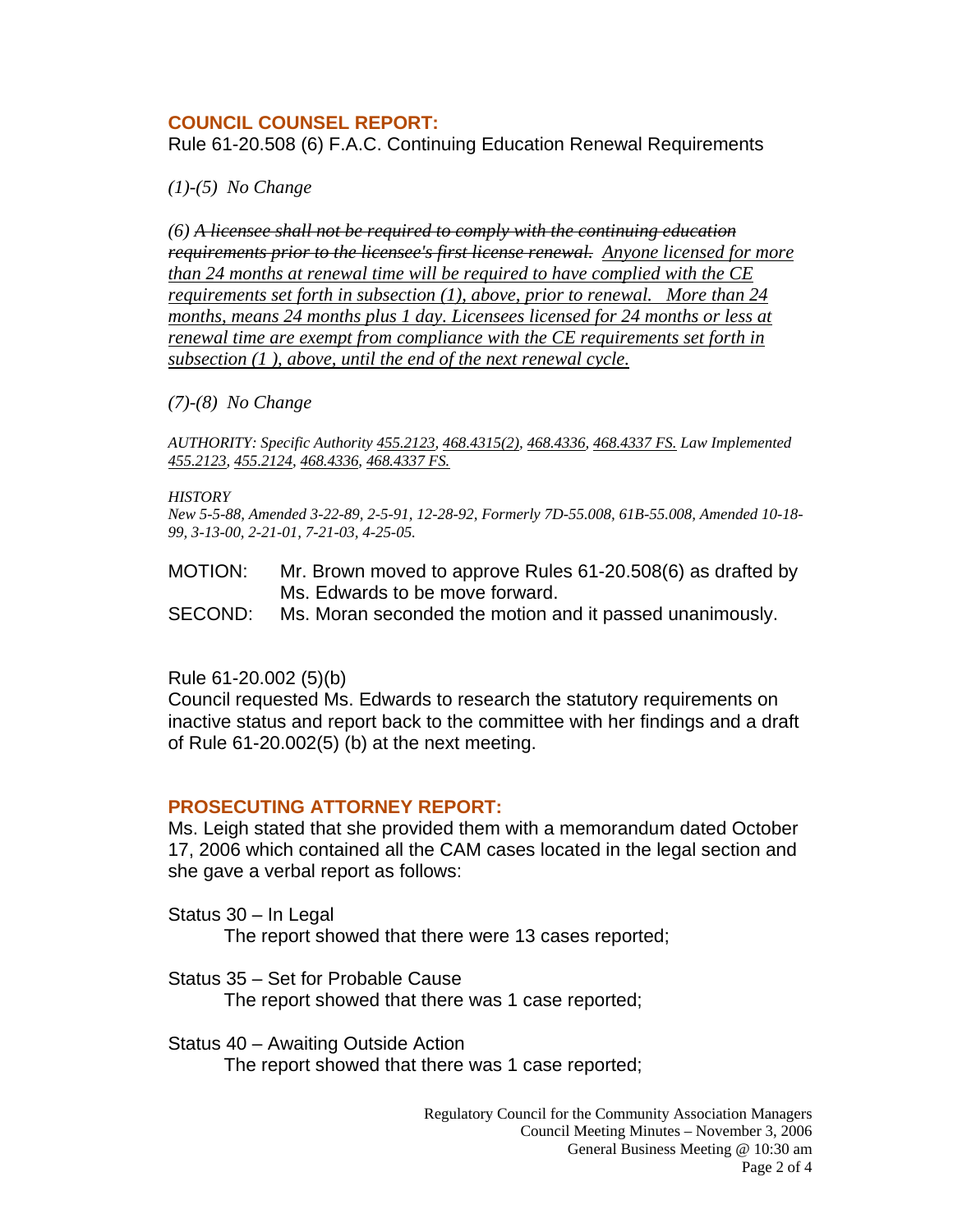- Status 36 Administrative Complaint Filed The report showed that there were 2 cases reported;
- Status 42 Ready for Default The report showed that there were 3 cases reported;
- Status 39 Stipulation or Request for Informal Hearing Received The report showed that there was 1 case reported;
- Status 43 Formal Hearing Requested The report showed that there were 10 cases reported;
- Status 50 Settlement Negotiations The report showed that there were 4 cases reported;
- Status 58 Case Considered Awaiting Final order The report showed that there were 5 cases reported;

There were a total of 40 open CAM cases in the legal department.

# **EXECUTIVE DIRECTOR'S REPORT:**

Mr. Spivey reviewed the financial reports ending June 30, 2006. The Operating Account showed a balance of \$1,679,650. The unlicensed activity account showed a balance of \$80,933.

The regulation report was provided for information purposes only.

# **OLD BUSINESS:**

Mr. Brown stated that the privatization study that was voted on in the last meeting was sent to the Governor's office for review.

Ms. Moran indicated that she's been working with Mr. Joseph Friedman on Council Public Service Announcement (PSA) and he sent her a DVD for her review. She stated that they are looking at ways to present the PSA and if any of the council members have an idea or suggestion on ways to present the PSA she welcomed those members of the council to e-mail or call her with their ideas.

Mr. Spivey requested that all communication from a council member to a council member should be forwarded directly to his office and his staff will distribute the information to the members of the council.

Ms. Edwards suggested, to avoid a sunshine law violation, the PSA DVD should be sent to all council members and added to the agenda to be discussed during a regular noticed meeting. This DVD will be shown at the next meeting as a slide show.